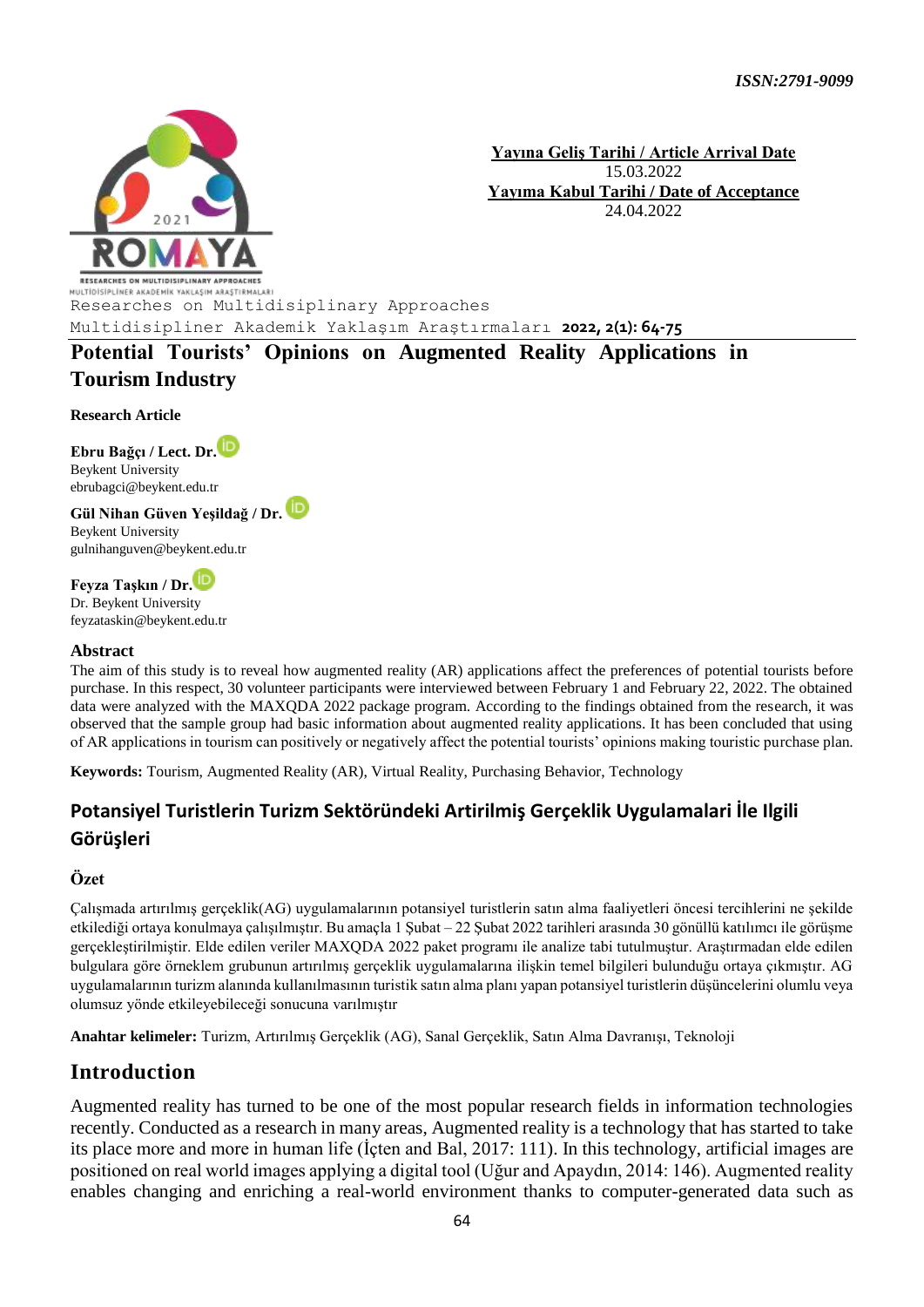audio, video, graphics and GPS (Göçmen, 2018: 176). The new and enriched real environment can be more outstanding and impressive as it is perceived in a different way (Uğur and Apaydın, 2014: 146). Using artificial intelligence, pre-designed virtual objects are placed in photographs or video images with AR technologies. The objects placed in the image interact with real objects and attract the user into a different communication environment. Furthermore, the mentioned technology, designing the living space of the user, also serves as an important communication tool used by large enterprises to reach out to their customers (Yengin and Bayrak, 2018: 65). In this regard, to reach better marketing results in products marketing, businesses can create more creative works by investing in augmented reality technologies (Cankül et al., 2018: 577). Having the possibility to be applied in many areas, AR is widely used, especially in the field of tourism.

Based on this information, the main purpose of the study is to determine how augmented reality applications in the tourism sector affect the purchasing behavior of potential tourists. In accordance with this objective, the interview method was carried out with academicians as potential tourists. Analyzing the data obtained from the interviews, the academicians' opinions about the augmented reality applications were taken into consideration. The obtained interview results were analyzed using the qualitative research software MAXQDA 2022. In the study, descriptive content analysis was used as a data analysis method.

Several studies exist on augmented reality in the literature, the feature distinguishing this research from other studies is that there is no qualitative study taking into consideration the academic staff's view on augmented reality applications. Therefore, it is beleived that the results of study will contribute to the literature. Moreover, it is expected that this contribution will be more beneficial for practitioners in the tourism sector.

The research consists of three main parts. In the first part, augmented reality and the applications of augmented reality in the tourism sector are elaborated in a conceptual framework; In the second part, methods and findings are mentioned. In the third part, the interpretation of the research findings and the results are included; Finally, the research is concluded making some recommendations to shed light on future studies.

# **Conceptual Framework**

First popularized in the 1960s by Sutherland's work using head-mounted screens to display 3D graphics, augmented reality is a technology allowing combining the real world with virtual objects created by computers in a real environment simultaneously and interactively (Azuma et al., 2001: 34; Zhou, Duh, Billinghurst, 2008: 193). As Reitmayr and Drummond (2006: 109) puts forth, augmented reality is a promising user interface technique for mobile, wearable computing and location-based systems. Van Krevelen and Poelman (2010: 1) maintain that the augmented reality is the technology used to create a new generation and reality-based interface, and it has moved from laboratories around the world to various industries and consumer markets. Zhou et al (2008: 193) define augmented reality as a technology allowing the virtual images to overlay physical objects. According to Carmigniani et al. (2011: 341), augmented reality is a direct or indirect view of a real environment enhanced by adding virtual objects. Poushneh (2018: 170) believes that augmented reality is the harmonization of real and virtual world information to create a real world.

Emerging as a new mobile technology platform, Augmented reality is an effective and interactive technology used to provide information about the visuality of the product. Based on 3D technology providing a 360-degree view of virtual products, this concept simultaneously presents virtual 3D product information in the consumer market environment. Considered a major digital market trend in many industries, the Augmented Reality makes it easier for consumers to visually inspect products (Whang et al., 2021: 275).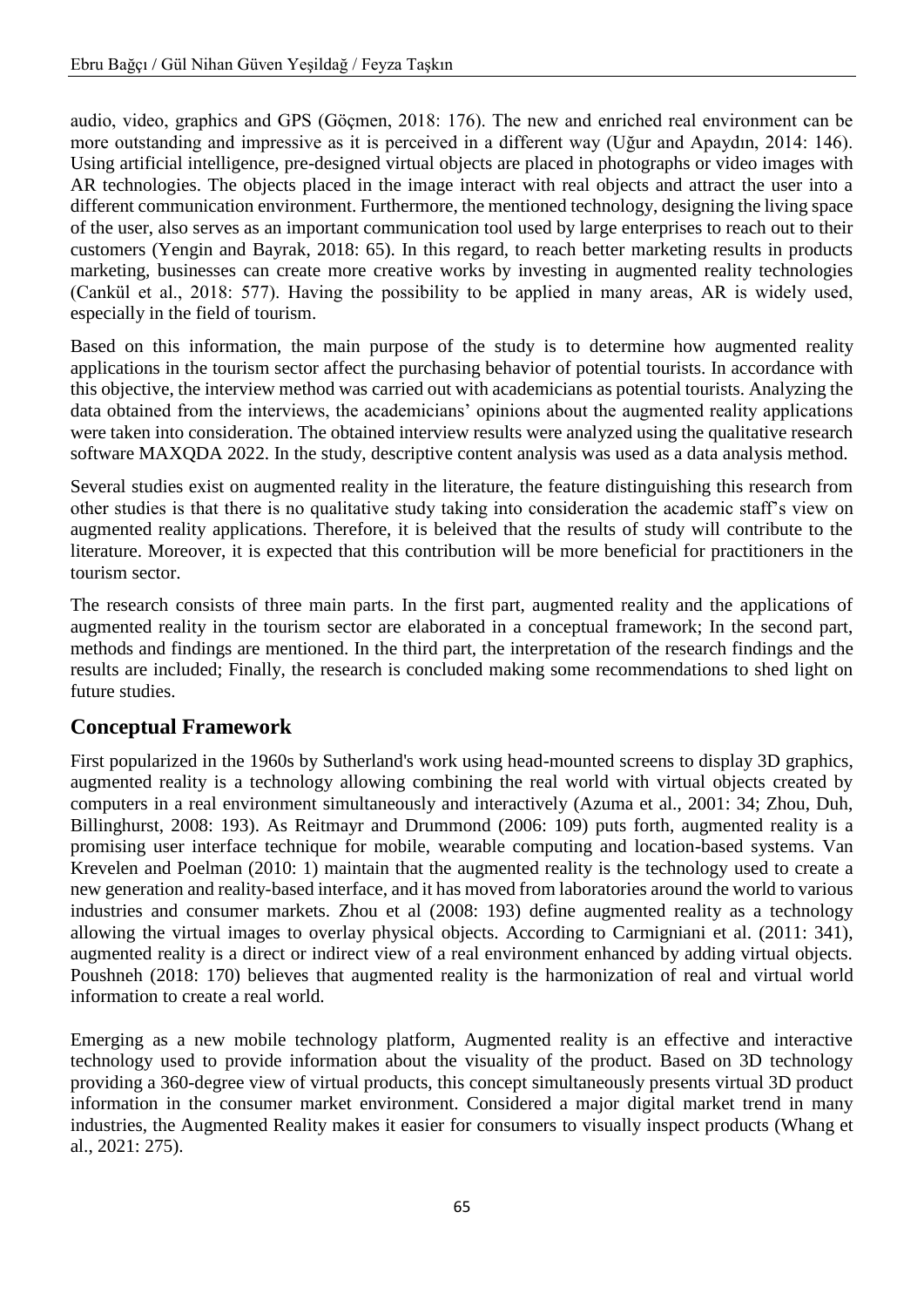Augmented reality is not merely the coexistence of virtual and real in the same environment, but also it is the interactive combination of virtual objects with physical reality. Thus, it requires technology that is capable of interactively combining the physical environment with virtual elements. Considering the fact that fixed interactive screens do not allow mobility, the tools used in augmented reality must be portable or wearable, that is, they need to be mobile. Smartphones or tablets, wearable devices (head-mounted displays, smart glasses), fixed interactive displays or projectors are the main tools used in this application. With virtual objects such as textual information, pictures and videos placed in the physical space, an individual can see the physical environment (Javornik, 2016: 252, 253). Besides that, augmented reality, which is not limited to the seeing, can potentially appeal to all senses, including hearing, touch and smell (Azuma et al., 2001: 34).

When the definitions related to the concept are examined in the literature, it is striking that the most important features are interaction, virtuality (the presence of virtual reality elements), a certain location, mobility (in terms of portability and wearability), and the harmonization of virtual and physical reality (Javornik, 2016: 253).

Often mistaken with virtual reality, the Augmented reality is a type of virtual reality (Azuma, 1997: 356). Both are based on digital technology. While the augmented reality places virtual objects in the real world, the virtual reality is a form of technology that allows users to navigate computer-simulated environments (Shen et al., 2022: 2). The most prominent difference between them is that virtual reality technologies take the user to a virtual world and completely separate them from the real world, whereas the augmented reality does not disconnect them from the real world (Rauschnabel, Felix, Hinsch, 2019: 44). In contrast, it allows the user to see the real world combined with virtual objects. It tries to complete reality instead of changing it completely (Azuma, 1997: 356). That is to say that augmented reality virtual elements are introduced into users' worlds; on the other hand, virtual reality tries to place users in virtual worlds (Whang et al., 2021: 276). In this context, in cases where real objects are added to virtual environments, while the environment is virtual, in augmented reality the environment is real (Azuma et al., 2001: 34).

Compared to virtual reality technology, the augmented reality technologies are more advanced display technology to simulate the real experience for the users about the product or environment. For instance, since virtual reality technologies put them in a completely artificial environment, the consumers cannot see the physical reality around them. Contrarily, the Augmented reality technology allows virtual consumers to zoom, change, rotate the product or its environment on a virtual model and view it from different angles and colors (Huang and Liao, 2015: 270, 271).

The consumers' actions in augmented reality applications can be summarized in three types: First; visualizing a physical product or product image to open informative or entertaining content, second: simulating a product on the screen as if it were in a physical environment, and finally, virtually testing a product as if the product is being tested. Through these three actions, the augmented reality tries to change the consumers' psychological state (Sun et al., 2022: 2).

Direct contact is crucial for customers when shopping taking into the fact that the customer wants to learn about the products by having a shopping experience through sensory means such as visual and auditory to help him in the decision-making process. Lack of knowledge or insufficient data about products makes purchasing decisions risky. This is where augmented reality helps fill this lack of product knowledge by creating an immersive experience. It provides a powerful shopping simulation enabling online shoppers to better evaluate products and to make more precise decisions. By presenting an interactive and threedimensional picture of a product, the AR provides customers with engaging and enjoyable experiences. Additionally, high-quality information and positive experiences produced by augmented reality satisfy the customers and increase their willingness to purchase products from places where this technology is devised (Poushneh, 2018: 170). Providing instant interaction with virtual trial tools in digital shopping,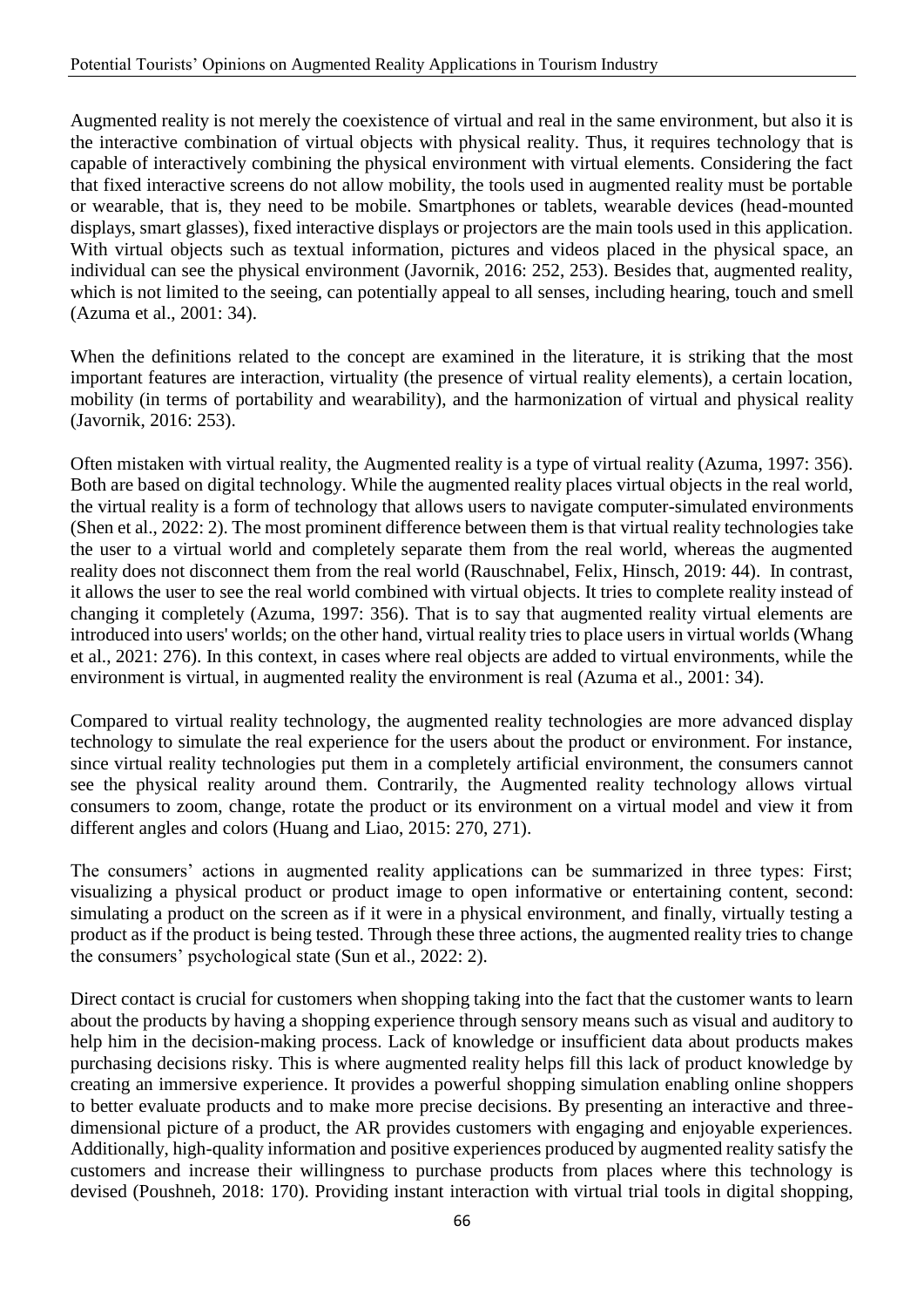augmented reality enables bright and engaging consumer experiences to emerge. Therefore, augmented reality is an important tool that brings about an advantage in e-commerce (Whang et al., 2021: 276).

The initial studies on augmented reality were mainly related to combat simulations in the army or complementary training materials in education. Later, it entered various fields such as engineering, entertainment, retail, education, gaming, health and beauty industries (Whang et al., 2021: 276; Zhou, Duh, Billinghurst, 2008: 193). As well as, it is a technology that can be applied by all kinds of organizations and sectors aiming to reach multiple stakeholders, including consumers, employees and society in general (Rauschnabel, Felix, Hinsch, 2019: 44).

Recently seen in the field of marketing since the end of the 2000s, augmented reality applications have led to the emergence of new opportunities in fields such as consumer participation, advertising, retail and mobile marketing. Many leading brands in the furniture, eyewear, watch and beauty industries have created augmented reality applications which can be used by consumers on their (usually mobile) devices. Most of these applications provide virtual products the ability to be tried and evaluated by placing virtual products on consumers' own bodies and faces (Scholz and Duffy, 2018: 12).

Another area where augmented reality is widely used is the tourism sector. Augmented reality applications are used in many museums, accommodation, food and beverage businesses in the tourism sector (Özgüneş and Bozok, 2017: 154). The first augmented reality hotel developed by Holiday Inn is considered as one of the best practical examples. Using this application, the guests used their smartphones to experience conditions close to the same environment with the Olympic and Paralympic athletes in virtual world (Yovcheva and Buhalis, 2013: 8; Demirezen, 2019: 7). With the Omni Live application, Omni Hotels & Resorts, which allow users to review their advertisements through AR, they offer users privileged experiences, including interviews with Omni chefs (Kabadayı, 2020:471-472).

Owing to the augmented reality applications integrated into the menus of some food and beverage businesses, customers have the opportunity to examine the food they want to order and share it in their social media (Özbek and Ünüsan, 2022:111). Inamo Restaurant in London is a business standing out by successfully combining food and beverage services with AR technologies. Thanks to the augmented reality technologies, the guests can choose themes for their tables as they wish, choose and order their food from the menus reflected on the table and see the preparation process live from the kitchen (Yovcheva and Buhalis, 2013: 6). With augmented reality applications, food and beverage businesses can provide their guests with a different experience, gaining the advantages of reducing costs, positive image, sustainable competitive edge and increasing the number of customers at the same time (Cankül et al., 2018: 585).

In museums, augmented reality technologies are used as an exhibition method allowing visitors to perceive the works as if they exist in the real environment and to interact in various ways such as examining and comparing the works (Şalk and Köroğlu, 2020:316). Smithsonian National Museum of Natural History (USA), London Natural History Museum, (Sucaklı ve Güzel, 2020:73), Topkapı Palace Museum, Anatolian Civilizations Museum, Sakıp Sabancı Museum, Hatay Archeology Museum, Zeugma Mosaic Museum are examples where augmented reality applications are used (Kulakoğlu Dilek, 2020: 90-91).

The technologies used in augmented reality applications offer the visitors the opportunity to visualize the original first states of the structures in the cultural heritage areas (Şalk and Köroğlu, 2020:316). The ARCHEOGUIDE (Augmented Reality-based Cultural Heritage On-site GUIDE) Project developed by Vlahakis et al. (2002) in order to close the gap between recreation, education and scientific research, is an example of AR applications used in this field, the prototype of which was implemented in the ancient city of Olympia.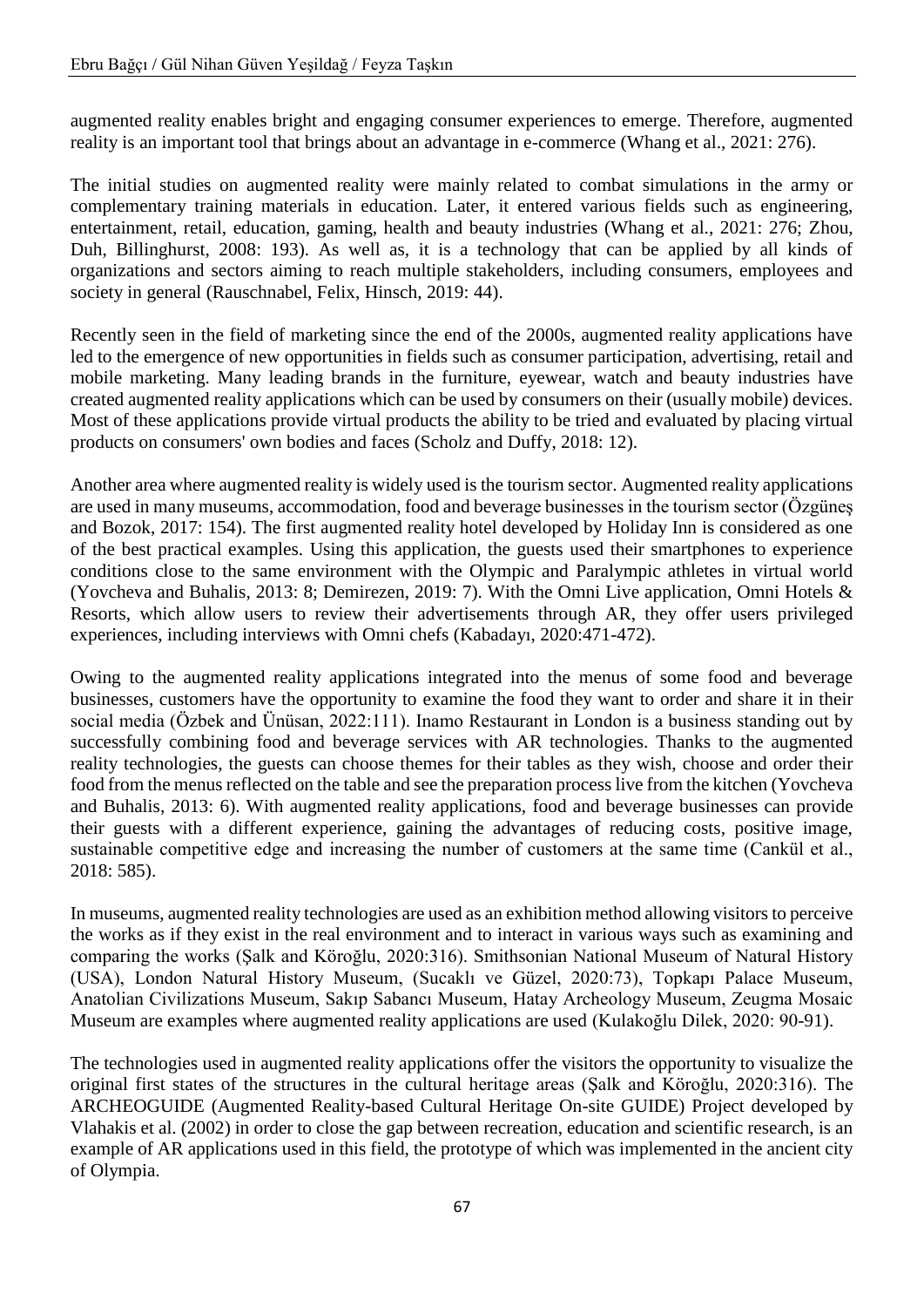In addition, augmented reality applications are constantly developed in different areas in the tourism sector. For instance, using Mardin AR technology, the tourists coming to Mardin are provided with information about the city and touristic facilities (Demirezen, 2019:8). Another area where AR technology is used in the tourism sector is tourism-oriented websites; the studies conducted in the area suggest that websites with interaction level and rich multimedia content are more successful in convincing consumers (Özgüneş and Bozok, 2017: 154). AR technology is also used in airlines and provides convenience to passengers. American Airlines developed the AR prototype. Thanks to this application, passengers arriving at the airport are provided with opportunities such as finding their departure gates and taking advantage of food and beverage services guided the camera images on their smartphones (Berk and Özilhan Özbey, 2020: 289).

## **Methodology and Finding**

In the study, the subject periphery was determined with purposeful sampling for the data. The academicians who are thought to have basic knowledge about AR and see the subject within their special interest areas constitute the research samples. Considering the fact that the participants are assumed to have basic knowledge about AR, descriptive content analysis method was used in this study. Content analysis is gathering similar data within the framework of certain concepts and themes, as well as organizing and interpreting the data in an understandable format (Creswell, 2013).

32 volunteer participants supported the research. The data taken from two participants stating that they did not know about AR were not processed in the MAXQDA 2022 program, and the interview texts of these two participants were excluded from the analysis. The interviews lasted an average of 15 minutes. After 6 questions consisting of demographic data, 9 structured interview questions were directed to the participants. The interview concluded with the question "Is there anything else you would like to point out?" to convey their subjective opinions.

During the coding and evaluation phase of the interview, the interview forms in the content analysis studies in the literature were examined and a study-specific form was created (Sertalp, 2016; Guttentag, 2010; Han, Jung, & Gibson, 2013). The data obtained with the relevant form were analyzed using the qualitative research software MAXQDA 2022.

To ensure the internal validity of the research, the data form was examined by three academicians versed in the field and the form was given its final shape making various changes according to the feedback. Also, to ensure external validity, the researcher conducting the study using qualitative research methods should inform the research participants about all phases of the research (Yıldırım & Şimşek, 2016). To do so, detailed elaborations were made for the participants at all stages of the research.

In order to ensure the coding reliability, all interview data were coded by the researchers and 10 interview forms randomly selected by two independent academics having prior experience in the qualitative research methods. Prior to loading the data, the codes made by independent academics and researchers were compared. According to the consensus/(consensus+disagreement)\*100 formula proposed by Miles and Huberman (1994), the consensus among the coders was calculated as 100%.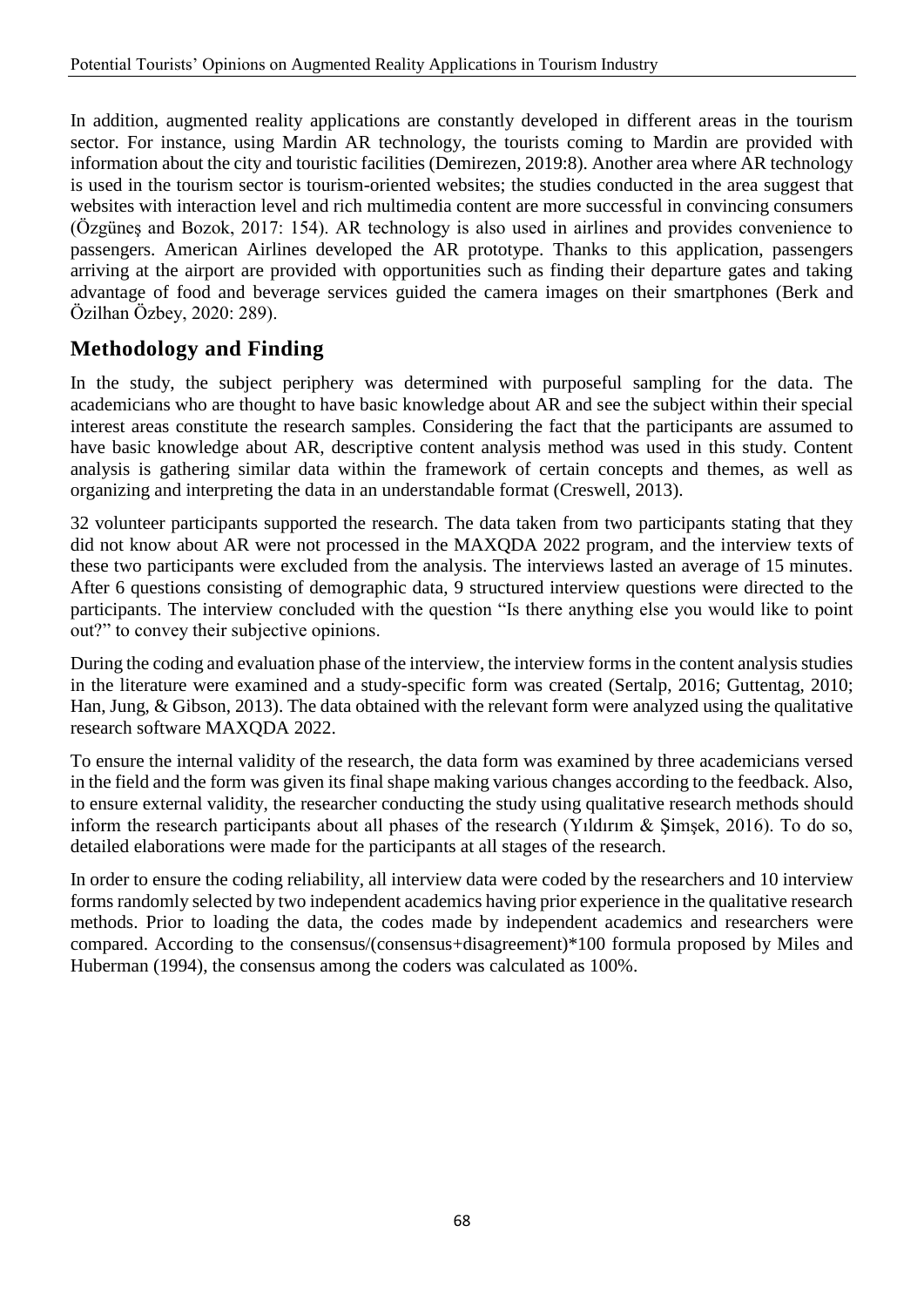Demographic characteristics of the academicians participating in the research are shown in Table 1.

| <b>Gender</b>                   | <b>Female</b>                |                               | <b>Male</b>                     |                             | Age                                   | $27 - 33$                                        | 34-40                                                             | 41-47                             | 48 and<br>over               |
|---------------------------------|------------------------------|-------------------------------|---------------------------------|-----------------------------|---------------------------------------|--------------------------------------------------|-------------------------------------------------------------------|-----------------------------------|------------------------------|
|                                 | $\overline{20}$              |                               | 10                              |                             |                                       | 14                                               | $\overline{8}$                                                    | 6                                 | $\overline{2}$               |
|                                 | %66.70                       |                               | %33.30                          |                             |                                       | %46.67                                           | %26.67                                                            | %20.                              | %6.66                        |
| <b>Education</b><br>Level       | <b>MA</b><br><b>Students</b> | <b>MA</b><br><b>Graduates</b> | <b>Phd</b><br><b>Candidates</b> | <b>Phd</b>                  | <b>Field of</b><br><b>Experties</b>   | <b>Social</b><br>And<br>Human<br><b>Sciences</b> | <b>Technical</b><br>And<br><b>Scientific</b><br><b>Disiplines</b> | <b>Medical</b><br><b>Sciences</b> | <b>Proficiency</b><br>in Art |
|                                 | $\mathbf{1}$                 | $\overline{2}$                | 15                              | 12                          |                                       | 18                                               | 6                                                                 | $\overline{3}$                    | 3                            |
|                                 | %3.33                        | %6.67                         | %50.                            | 40%                         |                                       | %60.                                             | %20.                                                              | %10.                              | 10%                          |
| <b>Monthly</b><br><b>Income</b> | 10.000<br>TL and<br>below    | $10.001 -$<br>20.000 TL       | $20.001 -$<br>30.000 TL         | 30.001<br>TL<br>and<br>over | <b>Touristic</b><br><b>Activities</b> | <b>NONE</b>                                      | $1.-3$                                                            | $4.-10$                           | 11 and<br>over               |
|                                 | 7                            | 18                            | $\overline{2}$                  | $\overline{3}$              |                                       | 3                                                | 21                                                                | 3                                 | 3                            |
|                                 | %23.33                       | %60.                          | %6.67                           | 10%                         |                                       | %10.                                             | %70.                                                              | %10.                              | %10.                         |

**Table 1:** Percentage Distribution of Participants' Demographic Characteristics

As it can be collected from the table, the majority of the participants in the research (66.7%) are female. As for the educational status, the majority of them are doctoral students (50%), while the least group is Master's degree students (3.33%). 60% of the participants stated that their monthly income is 10.001- 20.000 TL on average. While 70% of the participants have 1-3 touristic activities per year, 10% of them do not engage in any touristic activities.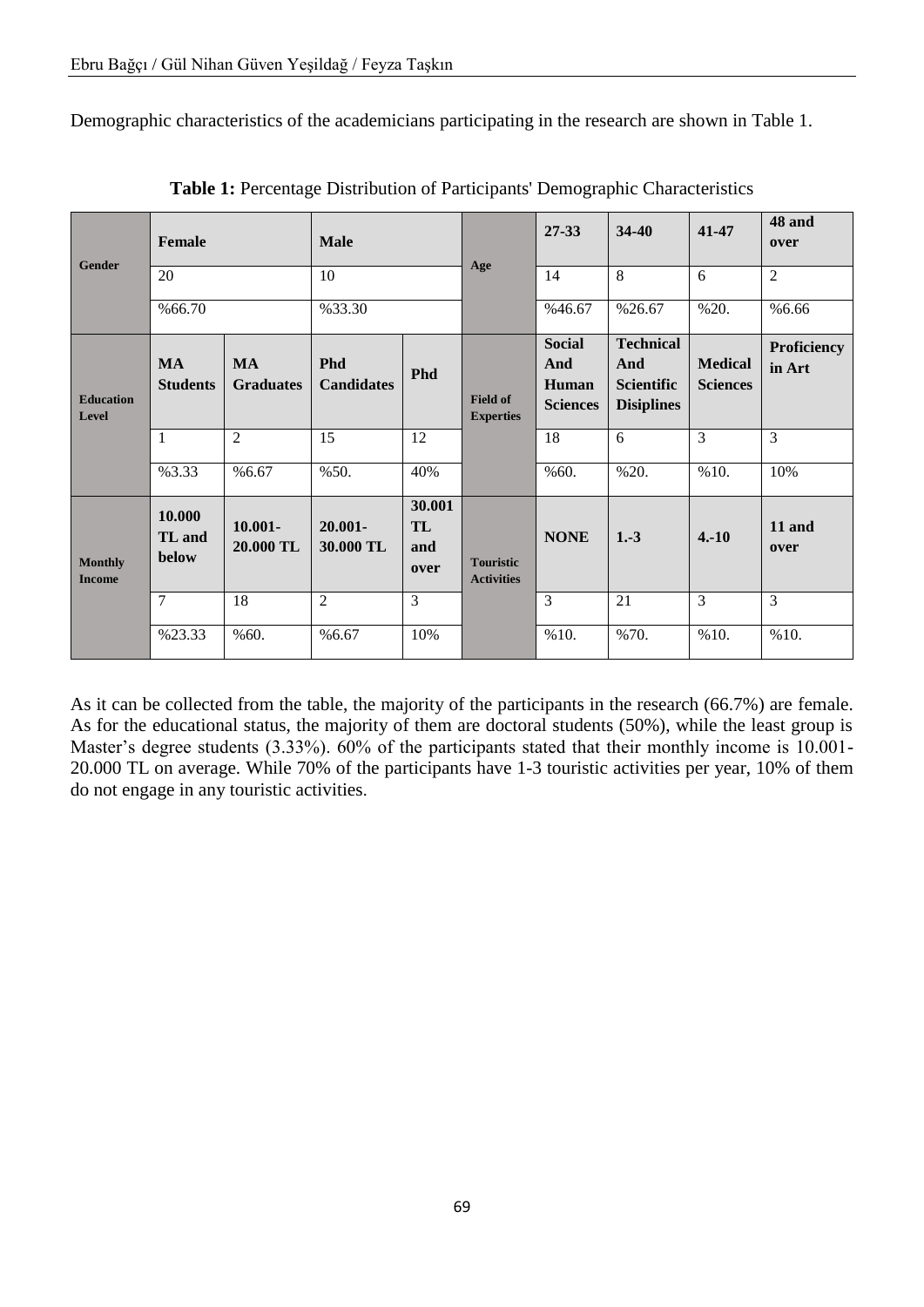

**Figure 1:** AR Tourism Model (Visualized Categories)

In accordance with the findings obtained in the study, 34 open codes were created at the beginning. As the next step of analysis, the relations among these codes were determined and these codes were named in 5 categories. Frequency, tables, graphics, code maps and intensity tables were used to visualize. Figure 1 depicts the details of the model of the categories visualized. The connection lines width among the findings obtained from all interviews and the categories, as well as the size of the category icons indicate the frequency.

In the first stage, the meanings associated with concept of "augmented reality" in academic staffs' mind were tried to be determined. According to the data obtained, the "augmented reality concept" evokes 6 different expressions. Accordingly, the concept of augmented reality is coded at the highest level (23.5%) with "simulated" and "computer" codes, followed by the "technology" and "virtual" (20.6%), "AR glasses" (8.8%) and "artificial intelligence" (2.9%), respectively. In Table 2, frequency and percentage distributions of the expressions evoked by Augmented Reality are given.

| Expressions Associated with the Concept | <b>Sections</b> | $\frac{6}{6}$ |
|-----------------------------------------|-----------------|---------------|
| of Augmented Reality                    |                 |               |
| Simulation                              | 8               | 23,53         |
| Computer                                | 8               | 23,53         |
| Technology                              |                 | 20,59         |
| Virtual                                 |                 | 20,59         |
| <b>AR Glasses</b>                       | 3               | 8,82          |
| Artificial intelligence                 |                 | 2.94          |
| Total                                   | 34              | 100,00        |

**Table 2:** Expressions Associated with the Concept of Augmented Reality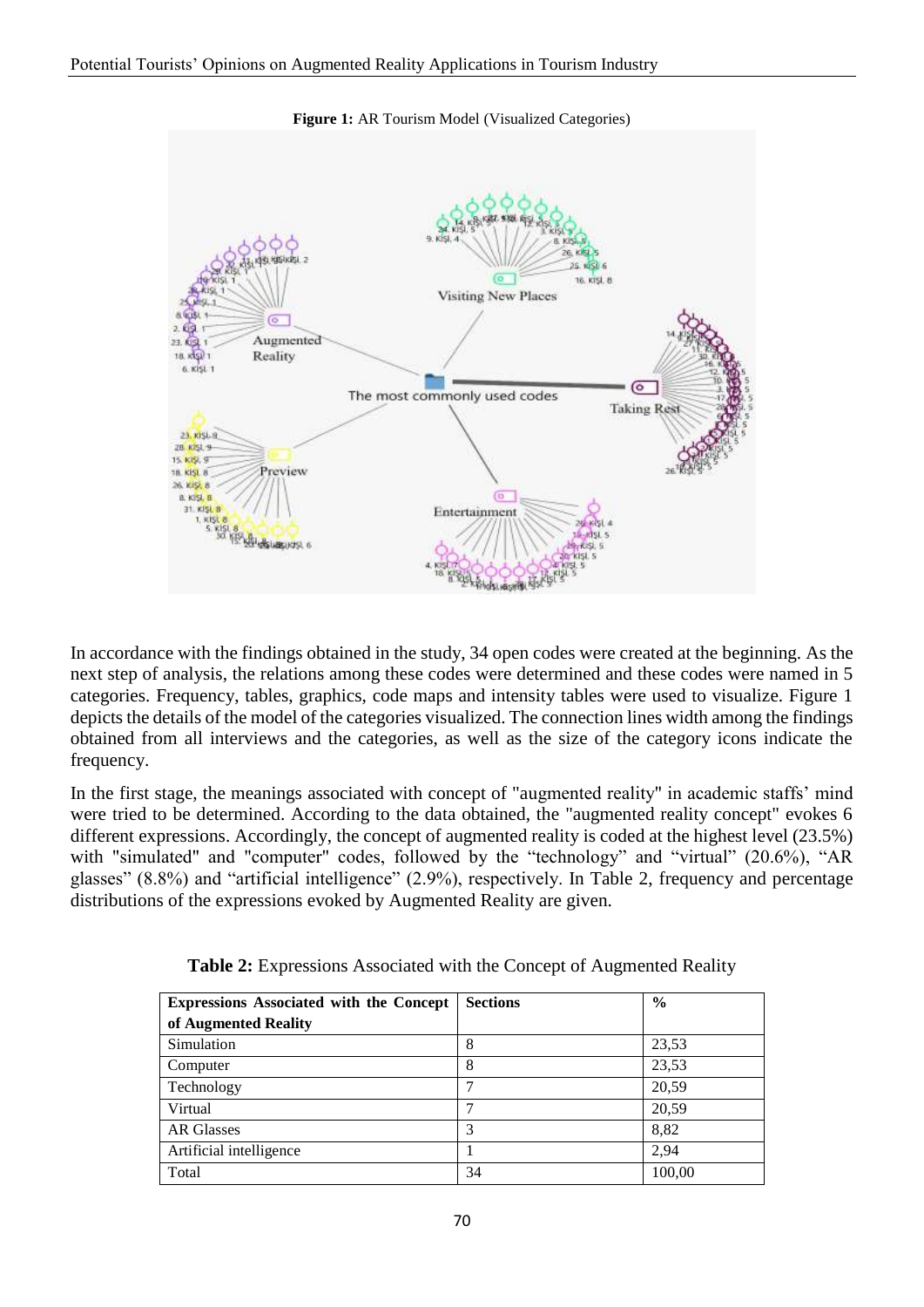After the concept of augmented reality, the academicians participating in the research were asked what they associated the augmented reality applications and tourism activities. According to the data obtained, it was observed that the highest coding was "seeing new places" (41.9%). However, "dreams coming true" (29.03%) were expressed as "hard to reach places" (29.03%). In Table 3, frequency and percentage distributions of the expressions evoked by Augmented Reality and Tourism Activities are given.

| <b>Expressions associated with Augmented</b> | <b>Frequency</b> | $\frac{6}{9}$ |
|----------------------------------------------|------------------|---------------|
| <b>Reality and Tourism Activities</b>        |                  |               |
| Seeing new places                            | 13               | 41,94         |
| Dreams coming true                           |                  | 29,03         |
| Hard to reach places                         |                  | 29,03         |
| Total                                        | 31               | 100,00        |

**Table 3:** Expressions associated with Augmented Reality and Tourism Activities

The academicians participating in the research were asked about their thoughts on the concepts of "holiday and tourism". Table 4 shows the data for the categories of "resting" and "entertainment", which are the main theme and consist of the sub-codes of "socialization, relaxation, entertainment, entertainment, peace".

|                    | Frequency | $\frac{6}{9}$ |
|--------------------|-----------|---------------|
| <b>Taking Rest</b> | 24        | 63,15         |
| Entertainment      | 14        | 36,85         |
| Total              | 38        | 100,00        |

**Table 4:** Frequency and Percentage Values of Resting and Entertainment Categories

Participants were asked about the advantages and disadvantages of using augmented reality applications in tourism-related activities. Evaluated under the "foresight" category, the Positive opinions were coded as "comparison" and the negative opinions were coded as "Misssing the Excitement".

| Foresight              | <b>Documents</b> | $\frac{0}{0}$ |
|------------------------|------------------|---------------|
| Comparison             | 30               | 96,77         |
| Missing the Excitement |                  | 3,23          |
| Total                  | 31               | 100,00        |

**Table 5:** Shows The Data For The "Foresight" Category.

The code cloud, which is a visual representation of the frequency of use of the codes, is shown in Figure 2.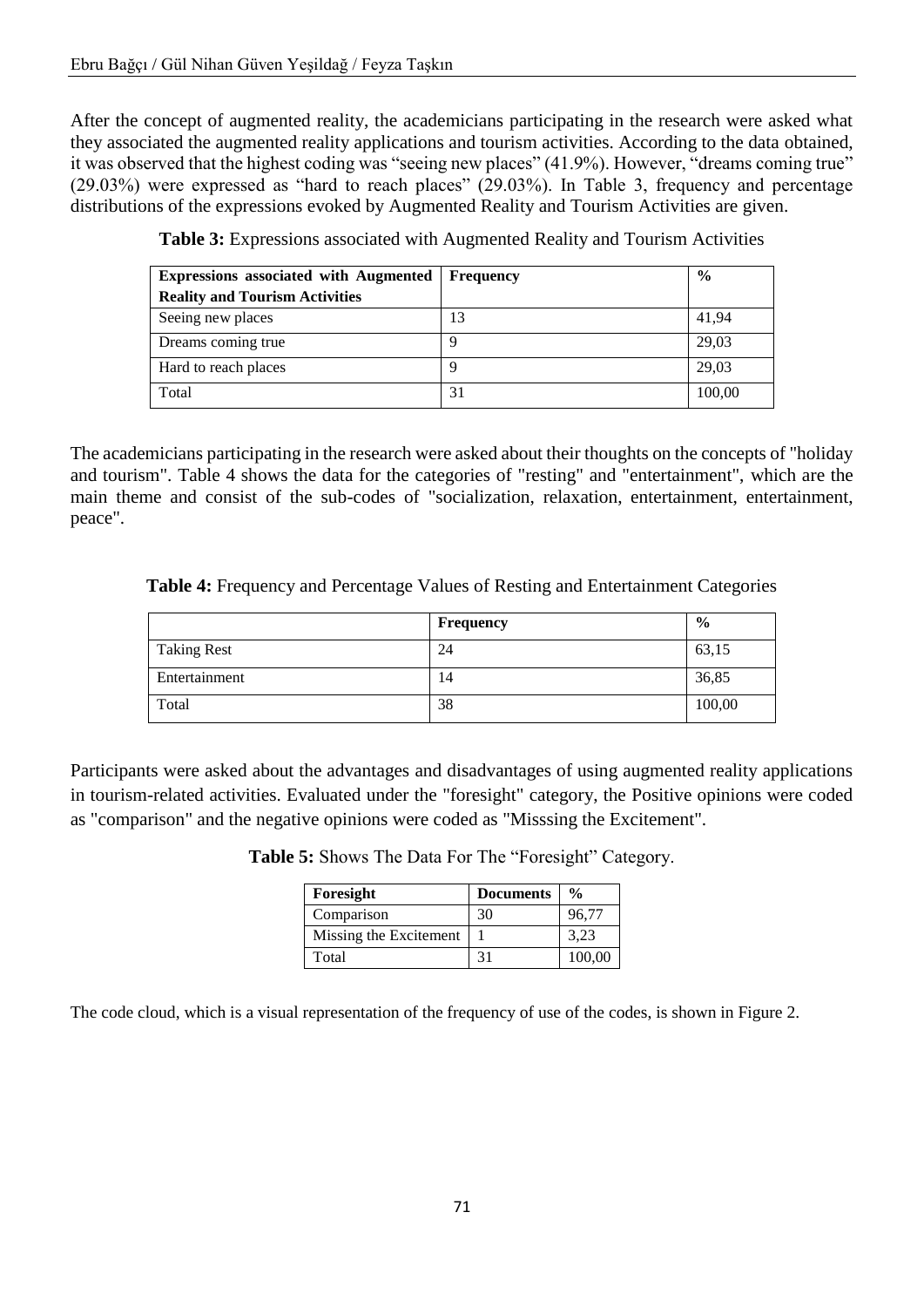

**Figure 2:** Code Cloud

## **Evaluation of Findings and Conclusion**

According to the findings obtained from the research data; it is observed that the participants have basic knowledge about AR. The concepts of "holiday and tourism" are associated with the concepts of "entertainment, rest, peace".

AR applications usage in tourism is generally considered as positive and exciting regarding the fact that it will provide a foresight to potential tourists before participating in touristic activities. 4 participants evaluated this situation negatively. Negativity is defined as; "A mechanism bringing the distant things closer, but it cannot replace real experience (person 22)." "I don't enjoy it (2nd Person)" "A new version of daydreaming. They have expressed it in the form of high potential to take people away from reality (25th Person) "the excitement may get away (14th Person)". With this foresight, the participants reported that it is possible to experience positive or negative changes in their holiday preferences. "yes, it may cause me to plan more vacations during the year (Person 24). "Yes, having an opinion changes my preference (Person 30) because I have experienced it before. "It can change depending on whether my experience with AR is good or bad (Person 26).

Participants' opinions about the tourism where AR applications can be used were taken into consideration. 9 participants mentioned that cultural trips can be organized with augmented reality. According to one participant, "Augmented reality applications can be used in museums and sky observations (23rd Person)".

As touristic products are not the ones to be experienced at the purchasing stage like industrial products, it is not possible for people to understand whether these products will meet their expectations at this stage. It is possible to hold on the trip planned with AR technology, the hotel to be accommodated, the areas where food and beverage activities will be carried out, and the regression activity areas before the purchasing activities. This may enable potential tourists to be persuaded to exhibit purchasing behavior.

It is believed that the companies aiming to gain competitive advantage should put the priority on AR applications in their plans and programs. In this context, studies on the subject in which quantitative or mixed methods are applied in the future can be carried out. In addition, different results can be obtained with similar studies conducted on different sample groups. In addition, it is thought that important contributions will be made to the literature with researches to be conducted in different sectors in order to determine the differences between the sectors.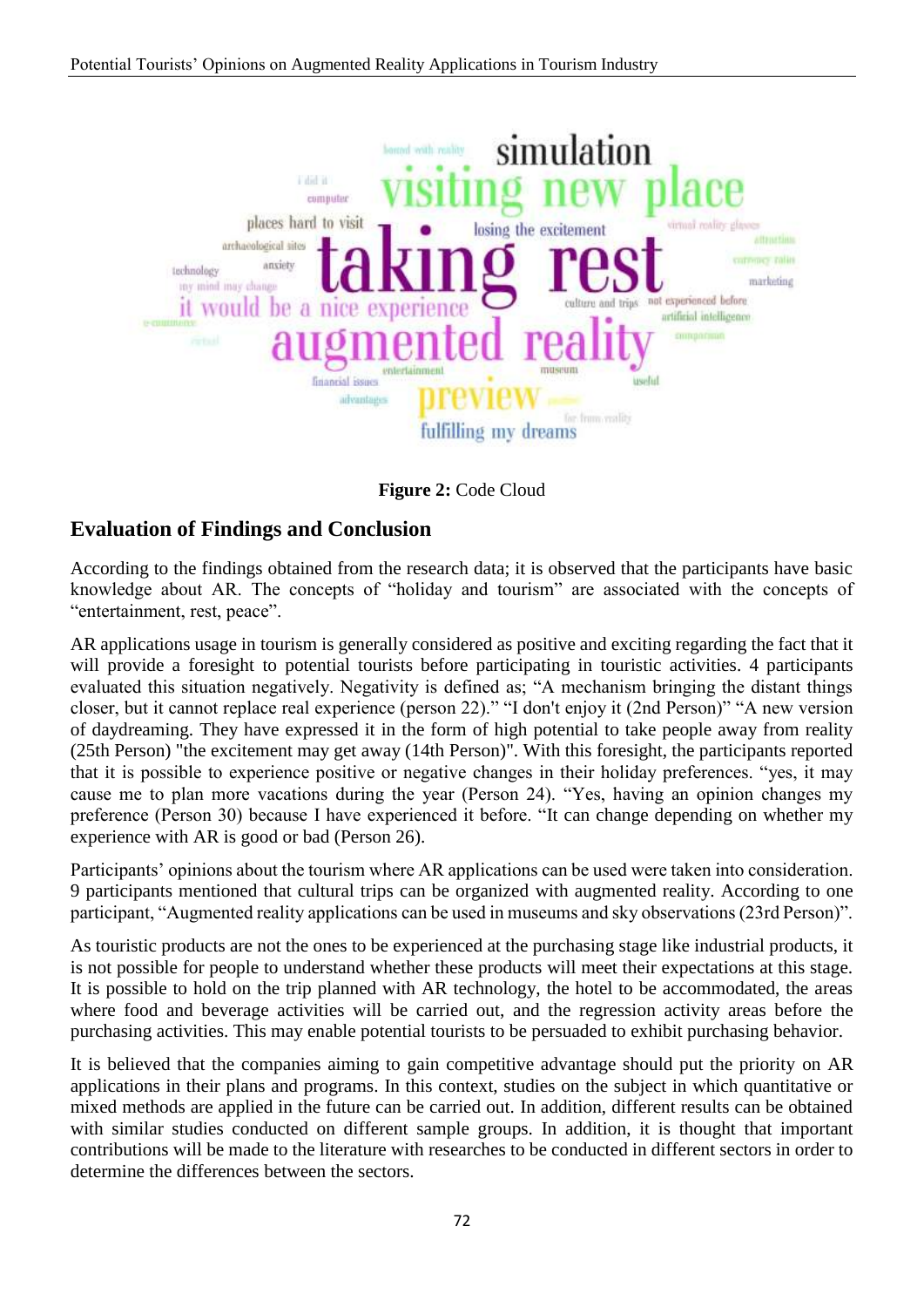## **References**

Azuma, R. T. (1997). A survey of augmented reality. *Presence: teleoperators & virtual environments*, 6(4), 355-385.

Azuma, R., Baillot, Y., Behringer, R., Feiner, S., Julier, S., & MacIntyre, B. (2001). Recent advances in augmented reality. *IEEE computer graphics and applications*, 21(6), 34-47.

Berk, O.N.& Özilhan Özbey, D. (2020). Akıllı turizm uygulamalarının sanal gerçeklik ve artırılmış gerçeklik kapsamında değerlendirilmesi. D. Özilhan Özbey, O.N. Berk (Ed.), *Multidisipliner Perspektiften Turizm* içinde. ( s. 279-294). Ankara: Detay Yayıncılık.

Carmigniani, J., Furht, B., Anisetti, M., Ceravolo, P., Damiani, E., & Ivkovic, M. (2011). Augmented reality technologies, systems and applications. *Multimedia tools and applications*, 51(1), 341-377.

Cankül, D., Doğan, A., & Sönmez, B. (2018). Yiyecek-içecek işletmelerinde inovasyon ve artırılmış gerçeklik uygulamaları. *İşletme Araştırmaları Dergisi*, *10*(3), 576-591.

Creswell, J. W. (2013). *Research Design: Qualitative, Quantitative, and Mixed Method Approaches.* California: SAGE Publications.

Göçmen, P. Ö. (2018). Artırılmış gerçeklik uygulamaları ile yeni medya reklam tasarımı. *Sanat ve Tasarım Dergisi*, (22), 175-191.

Demirezen, B. (2019). Artırılmış gerçeklik ve sanal gerçeklik teknolojisinin turizm sektöründe kullanılabilirliği üzerine bir literatür taraması. *Uluslararası Global Turizm Araştırmaları Dergisi,* 3(1), 1-26. Retrieved from<https://dergipark.org.tr/tr/pub/ijgtr/issue/45045/522675>

Guttentag, D. A. (2010). Virtual reality: Applications and implications for tourism. *Tourism Management*, s. 637-651.

Han, D.-I., Jung, T., & Gibson, A. (2013). Dublin AR: Implementing Augmented Reality (AR) in Tourism. Z. Xiang, & I. Tussyadiah içinde, *Information and Communication Technologies in Tourism 2014 : Proceedings of the International Conference in Dublin, Ireland, January 21-24, 2014* (s. 511-523). Cham: Springer.

Huang, T. L., & Liao, S. (2015). A model of acceptance of augmented-reality interactive technology: the moderating role of cognitive innovativeness. *Electronic Commerce Research*, 15(2), 269-295.

İçten, T., & Bal, G. (2017). Artırılmış gerçeklik üzerine son gelişmelerin ve uygulamaların incelenmesi. *Gazi University Journal of Science Part C: Design and Technology*, *5*(2), 111-136.

Javornik, A. (2016). Augmented reality: Research agenda for studying the impact of its media characteristics on consumer behaviour. Journal of Retailing and Consumer Services, 30, 252-261.

Kabadayı, M. (2020). Otel işletmelerinde sanal gerçeklik ve artırılmış gerçeklik uygulamaları. *Seyahat ve Otel İşletmeciliği Dergisi/ Journal of Travel and Hospitality Management,* 17(3), 2020, 464-479. DOI:10.24010/soid.696483.

Kulakoğlu Dilek, N. (2020). *Turizm sektöründe sanal gerçeklik teknolojisinin kullanımına ve etkisine yönelik keşifsel bir araştırma* (Yayımlanmamış doktora tezi). İstanbul Üniversitesi.

Miles, M. B., & Huberman, A. M. (1994). *Qualitative Data Analysis: An Expanded Sourcebook.* California: Sage Publications.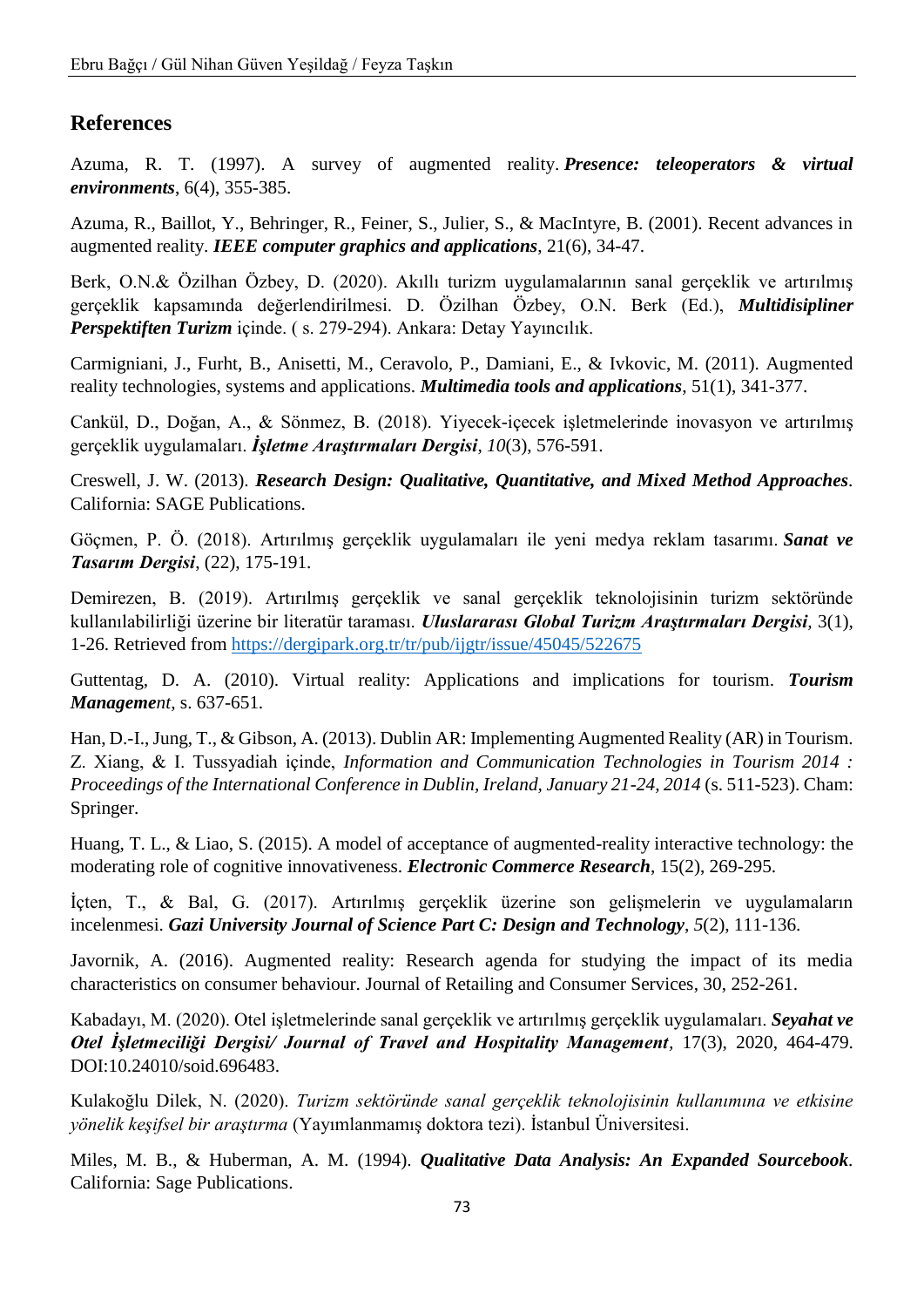Özbek, Ö. & Ünüsan, Ç. (2022). Artırılmış gerçeklik teknolojisi ve turizm konulu makalelerin içerik analizi. *Journal of Gastronomy, Hospitality and Travel*, 5(1), 108-117.

Özgüneş, R. E. & Bozok, D. (2017). Turizm sektörünün sanal rakibi(mi?): Arttırılmış gerçeklik. *Uluslararası Türk Dünyası Turizm Araştırmaları Dergisi*, 2 (2) , 146-160 . Retrieved from [https://dergipark.org.tr/tr/pub/tdtad/issue/33538/362637.](https://dergipark.org.tr/tr/pub/tdtad/issue/33538/362637)

Sucaklı, G. & Güzel, T. (2020). Müze turizminde artırılmış gerçeklik teknolojisi uygulamaları; Dünya ve Türkiye örnekleri. *Journal of Tourism Research Institute,* 1 (2) , 71-82 . Retrieved from https://dergipark.org.tr/tr/pub/jtri/issue/60519/888866

Poushneh, A. (2018). Augmented reality in retail: A trade-off between user's control of access to personal information and augmentation quality. *Journal of Retailing and Consumer Services*, *41*, 169-176.

Rauschnabel, P. A., Felix, R., & Hinsch, C. (2019). Augmented reality marketing: How mobile AR-apps can improve brands through inspiration. *Journal of Retailing and Consumer Services*, 49, 43-53.

Reitmayr, G., & Drummond, T., (2006). *Going out: robust model-based tracking for outdoor augmented reality.In: Proceedings of the 2006 IEEE/ACM International Symposium on Mixed and Augmented* Realilty, pp. 109–118.

Scholz, J., & Duffy, K. (2018). We ARe at home: How augmented reality reshapes mobile marketing and consumer-brand relationships. *Journal of Retailing and Consumer Services*, 44, 11-23.

Sertalp, E. (2016). Artırılmış Gerçeklik (AG) Uygulamalarının Turizm Alanında Kullanımı. *21. Türkiye'de İnternet Konferansı* (s. 1-8). Ankara: TED Üniversitesi.

Shen, Shiwei; Xu, Kexin; Sotiriadis, Marios; & Wang, Yuejiao. (2022). Exploring the factors influencing the adoption and usage of Augmented Reality and Virtual Reality applications in tourism education within the context of COVID-19 pandemic, *Journal of Hospitality, Leisure, Sport & Tourism Education*. p: 1- 12.

Sun, C., Fang, Y., Kong, M., Chen, X., & Liu, Y. (2022). Influence of augmented reality product display on consumers' product attitudes: A product uncertainty reduction perspective. *Journal of Retailing and Consumer Services*, 64, 102828.

Şalk, S. & Köroğlu, Ö. (2020). Turist rehberlerinin artırılmış gerçeklik uygulamalarına yönelik algılarının belirlenmesi. *Yaşar Üniversitesi E-Dergisi* , 15 (58) , 313-328 . DOI: 10.19168/jyasar.565873

Uğur, İ., & Apaydın, Ş. (2014). Artırılmış Gerçeklik Uygulamalarının Reklam Beğeni Düzeyindeki Rolü. *Humanities Sciences*, *9*(4), 145-156.

Van Krevelen, D.W.F., & Poelman, R., (2010). A survey of augmented reality technologies, applications and limitations. *Int. J. Virtual Real*. 9, 1–20.

Vlahakis, V., Ioannidis, N., Karigiannis, J., Tsotros, M., Gounaris, M., Stricker, D., Gleue, T., Daehne, P. & Almeida, L. (2002). Archeoguide: an augmented reality guide for archaeological sites. *IEEE Computer Graphics and Applications*, 22 (5), 52-60. DOI: 10.1109/MCG.2002.1028726.

Whang, J. B., Song, J. H., Choi, B., & Lee, J. H. (2021). The effect of Augmented Reality on purchase intention of beauty products: The roles of consumers' control. *Journal of Business Research*, 133, 275- 284.